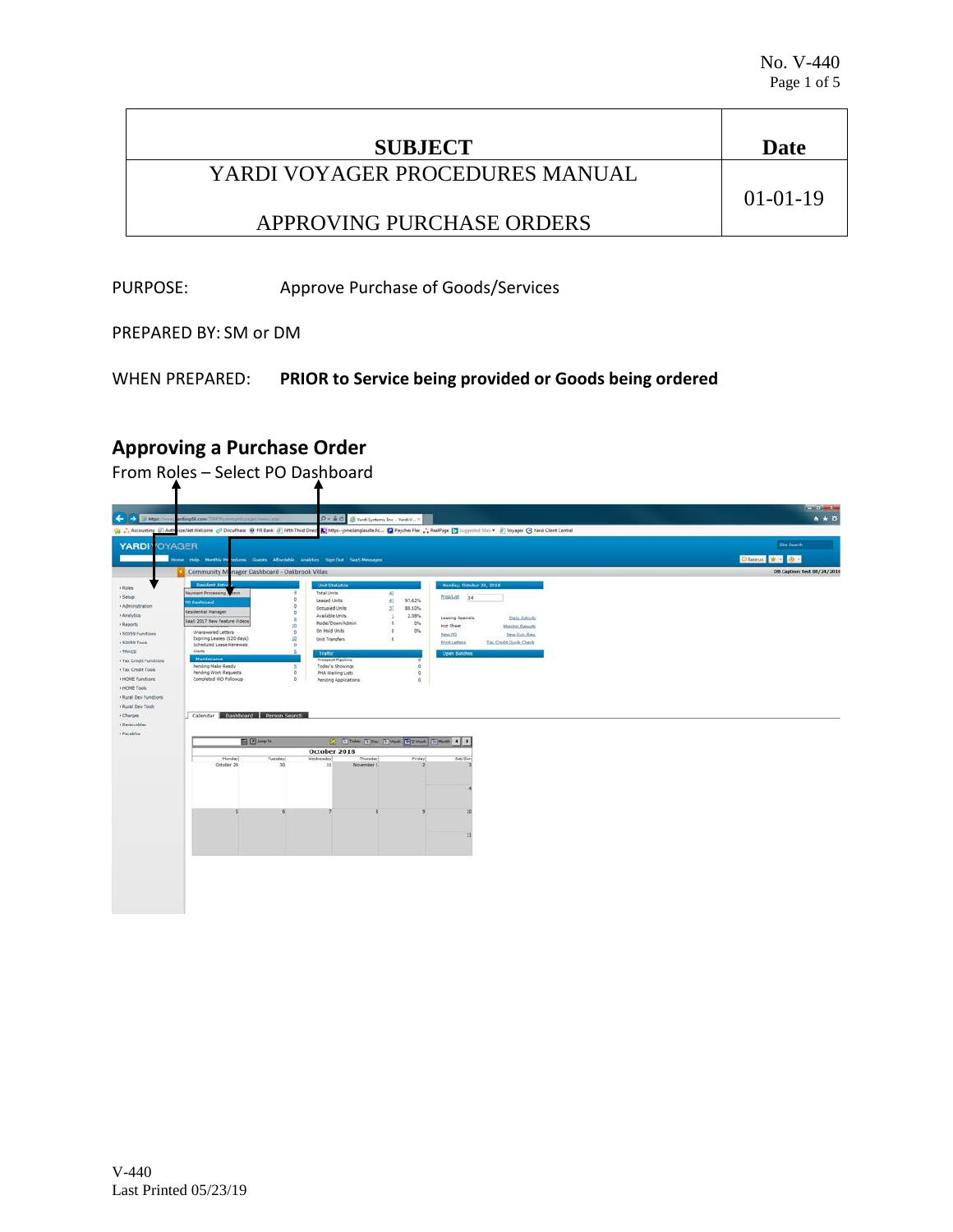| <b>SUBJECT</b>                  | Date       |
|---------------------------------|------------|
| YARDI VOYAGER PROCEDURES MANUAL |            |
|                                 | $01-01-19$ |
| APPROVING PURCHASE ORDERS       |            |

While on the PO Dashboard, go to Workflow Dashboard

| ←<br>$\rightarrow$<br>• Accounting @ Authorize.Net Welcome @ DocuPhare @ FFI Bank @ Fifth Third Direct & https--joneslanglasalle.fic ( Paychex Flex . RealPage b suggested Sites ▼ @ Voyager |                                                                                                                                                                                                                      | B https://www.yardiasp14.com/72687flyi Q ▼ A C Yardi Systems, Inc. - Purcha X                                                                                                         |                                                                                              |                                                                                      |                                                                        |                                                             |                           |                                        | $\begin{array}{c c c c c} \hline \multicolumn{1}{ c }{\textbf{1}} & \multicolumn{1}{ c }{\textbf{2}} & \multicolumn{1}{ c }{\textbf{3}} & \multicolumn{1}{ c }{\textbf{4}} & \multicolumn{1}{ c }{\textbf{5}} & \multicolumn{1}{ c }{\textbf{6}} & \multicolumn{1}{ c }{\textbf{7}} & \multicolumn{1}{ c }{\textbf{8}} & \multicolumn{1}{ c }{\textbf{9}} & \multicolumn{1}{ c }{\textbf{1}} & \multicolumn{1}{ c }{\textbf{1}} & \multicolumn$<br>☆★☆<br>$\rightarrow$ |
|----------------------------------------------------------------------------------------------------------------------------------------------------------------------------------------------|----------------------------------------------------------------------------------------------------------------------------------------------------------------------------------------------------------------------|---------------------------------------------------------------------------------------------------------------------------------------------------------------------------------------|----------------------------------------------------------------------------------------------|--------------------------------------------------------------------------------------|------------------------------------------------------------------------|-------------------------------------------------------------|---------------------------|----------------------------------------|-------------------------------------------------------------------------------------------------------------------------------------------------------------------------------------------------------------------------------------------------------------------------------------------------------------------------------------------------------------------------------------------------------------------------------------------------------------------------|
| <b>YARDI</b> VOYAGER                                                                                                                                                                         | PO Dashboard<br><b>SaaS Messages</b><br>frchase Order Dashboard<br>P                                                                                                                                                 |                                                                                                                                                                                       |                                                                                              | Functions $\blacktriangledown$                                                       |                                                                        |                                                             |                           | <b>Site Search</b><br>PRate us x + 0 + | $\curvearrowright$                                                                                                                                                                                                                                                                                                                                                                                                                                                      |
| ▶ Roles<br>▶ Workflow Dashboard<br>Receive PO                                                                                                                                                | Monday, October 29, 2018<br>Prop/List<br>Unit<br>PO<br>Vendor<br>Pay Account<br><b>Batch Name</b><br>Open POs<br>Yes<br><b>Requested By</b><br><b>Item Type</b><br>Inv. Location<br><b>Svc Contract</b><br>$\langle$ | <b>Ordered Date</b><br>Sch. Delivery<br>Act. Delivery<br>Payment Due<br><b>Required Date</b><br><b>Close Date</b><br>$\checkmark$<br><b>Expense Type</b><br>Workflow<br><b>Status</b> | <b>       To</b><br><b>THE TO</b><br>     ∏⊺∘<br>       To<br><b>       To</b><br>        To | <br>冊<br>⊞<br>冊<br>圖<br>冊<br>$\overline{\mathbf{v}}$<br>$\checkmark$<br>$\checkmark$ | <b>Quick Links</b><br><b>Not Received</b><br><b>Fully Paid</b><br>Find | <b>Partially Received</b><br><b>Partially Paid</b><br>Clear | Received<br><b>UnPaid</b> |                                        |                                                                                                                                                                                                                                                                                                                                                                                                                                                                         |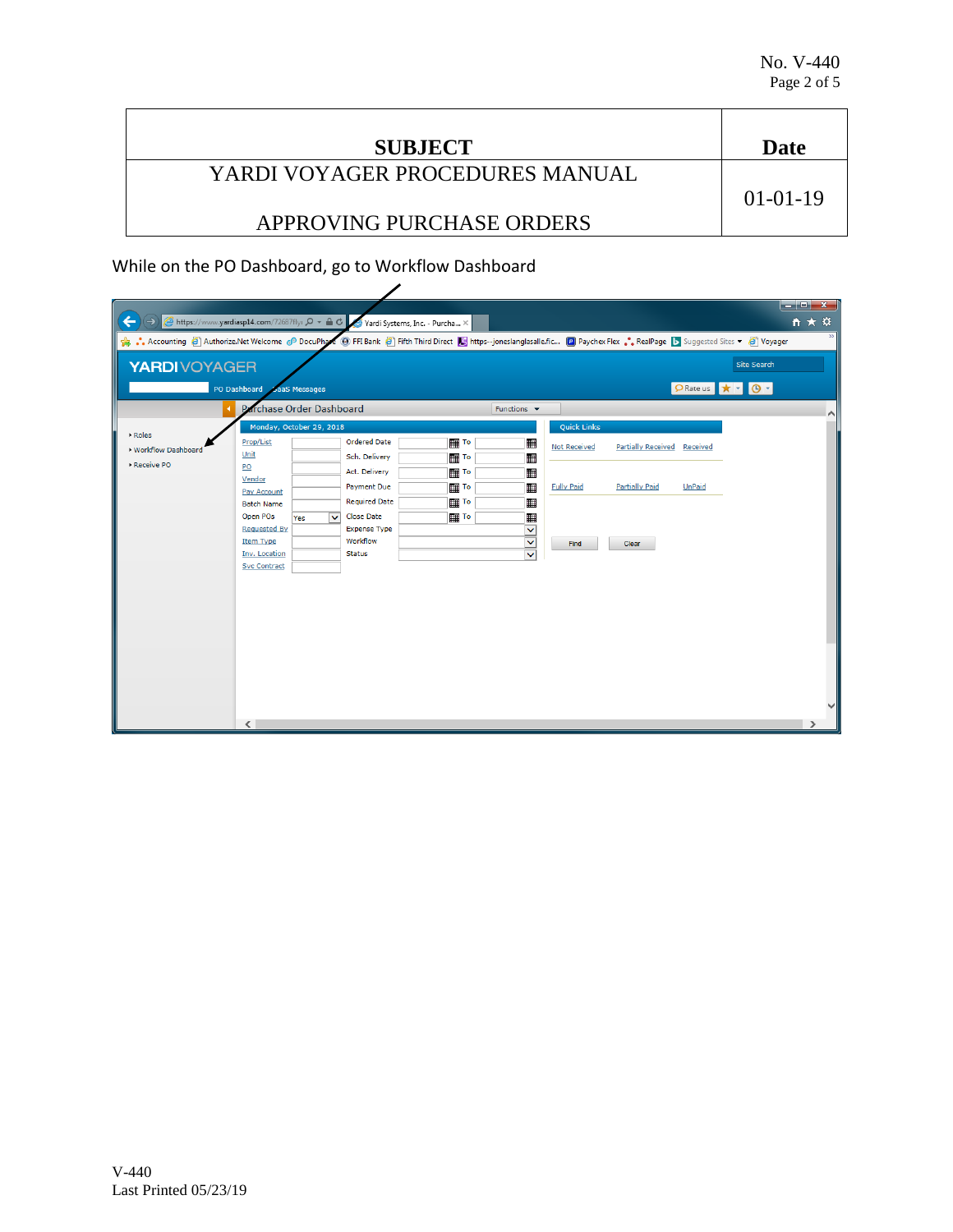**SUBJECT Date** YARDI VOYAGER PROCEDURES MANUAL APPROVING PURCHASE ORDERS 01-01-19

| ←                                                                      | A https://www.yardiasp14.com/72687flyi $\mathcal{Q}$ v A $\mathcal{C}$ Vardi Systems, Inc. - Workfl X                                                                                                                                                                              |                                                                                  |                                                                      |                                                                    |                                                                  | $   -$<br><b>n ★ 章</b>                  |
|------------------------------------------------------------------------|------------------------------------------------------------------------------------------------------------------------------------------------------------------------------------------------------------------------------------------------------------------------------------|----------------------------------------------------------------------------------|----------------------------------------------------------------------|--------------------------------------------------------------------|------------------------------------------------------------------|-----------------------------------------|
|                                                                        | • Accounting @ Authorize.Net Welcome c <sup>o</sup> DocuPhase @ FFI Bank @ Fifth Third Direct Le https --joneslanglasalle.fic D Paychex Flex . RealPage D Suggested Sites ▼ @ Voyager                                                                                              |                                                                                  |                                                                      |                                                                    |                                                                  | $\mathcal{N}$                           |
| <b>YARDIVOYAGER</b>                                                    |                                                                                                                                                                                                                                                                                    |                                                                                  |                                                                      |                                                                    |                                                                  | <b>Site Search</b>                      |
|                                                                        | PO Dashboard SaaS Messages                                                                                                                                                                                                                                                         |                                                                                  |                                                                      |                                                                    | <b>O</b> Rate us $\mathbf{r}$ $\mathbf{r}$ <b>0</b> $\mathbf{r}$ |                                         |
| ▶ Roles<br>▶ Workflow Dashboard<br>▶ Receive PO<br>1<br>$\overline{c}$ | <b>Workflow Manager Dashboard</b><br>Object Type<br>Purchase Order<br><b>WorkFlow</b><br><b>Workflow Status</b><br>InProgress<br><b>WorkFlow Step</b><br><b>Workflow Date Range</b><br><b>User</b><br><b>Display</b><br>Post<br>Clear<br><b>Workflows</b><br><b>Next Step</b><br>團 | $\checkmark$<br>$\overline{\mathsf{v}}$<br>⊞<br>匷<br>3<br>Set All<br>V Set Selec | Property<br>Payee<br>Job<br>Invoice #<br>To<br>PO#<br>Clear Selected | <b>Preferred Approver</b><br>Order By<br>Order<br><b>Clear All</b> | п<br><b>Current Step</b><br>Ascending                            | $\curvearrowright$<br>⊻<br>$\checkmark$ |
|                                                                        | <b>Current Step</b>                                                                                                                                                                                                                                                                | PO                                                                               | <b>Prev. Step Notes</b>                                              | <b>Next Steps</b>                                                  | <b>Approval Notes</b>                                            | Payee                                   |
|                                                                        | <b>Reimburse-DM Review</b>                                                                                                                                                                                                                                                         | 104                                                                              |                                                                      | $\checkmark$                                                       |                                                                  | <b>Kim Kelber</b>                       |
|                                                                        | Standard-DM Review                                                                                                                                                                                                                                                                 | 108                                                                              |                                                                      | $\overline{\mathsf{v}}$                                            |                                                                  | <b>HD Supply</b>                        |
|                                                                        | <b>Standard-DM Review</b>                                                                                                                                                                                                                                                          | 105                                                                              |                                                                      | $\checkmark$                                                       |                                                                  | Aldon's Heating & Air Condi             |
|                                                                        | <b>Standard-DM Review</b>                                                                                                                                                                                                                                                          | 107                                                                              |                                                                      | $\overline{\mathsf{v}}$                                            |                                                                  | <b>Indoff - Allied Appliance</b>        |
|                                                                        | <b>Standard-DM Review</b>                                                                                                                                                                                                                                                          | 111                                                                              |                                                                      | $\checkmark$                                                       |                                                                  | <b>HD Supply</b>                        |
|                                                                        | $\langle$                                                                                                                                                                                                                                                                          |                                                                                  |                                                                      |                                                                    |                                                                  | $\checkmark$                            |

**(1)** Click on Display to show all of the Purchase Orders awaiting your approval

**(2) Current Step;** Shows the name of the workflow and the step the approval process is in.

**(3) PO;** Click on the hyperlink to open up the PO to view the details, attachments & memos

The approver will view the details on the Purchase Order to know what is being requested.

The approver will confirm any necessary attachments are attached (such as a quote).

The approver will review any memos on the Purchase Order.

The approver will then determine if the Purchase Order is to be Rejected, sent to Corporate Review (if the workflow requires) or Approve.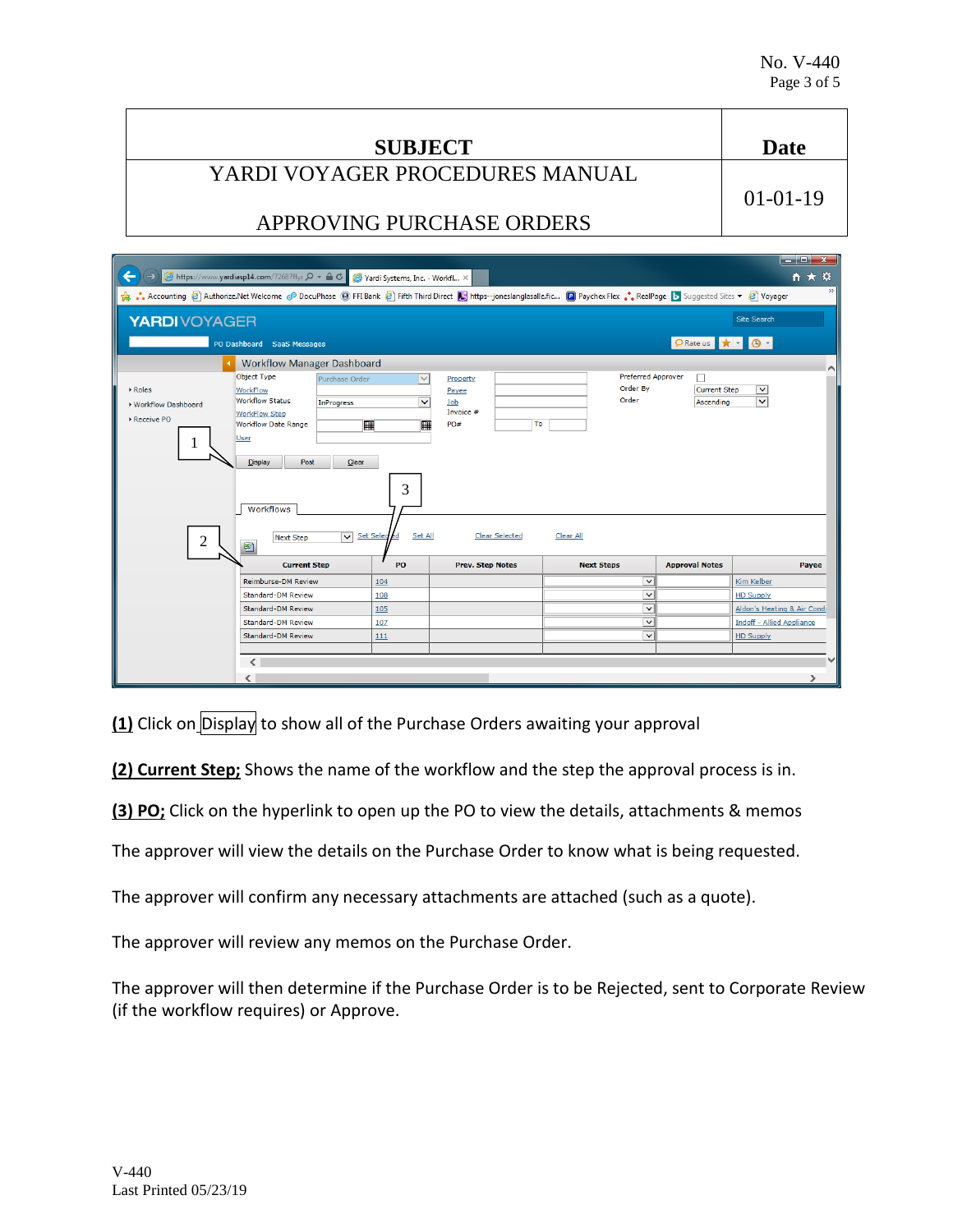| <b>SUBJECT</b>                  | Date       |
|---------------------------------|------------|
| YARDI VOYAGER PROCEDURES MANUAL | $01-01-19$ |
| APPROVING PURCHASE ORDERS       |            |
|                                 |            |

| ←                                             | A https://www.yardiasp14.com/72687flyi Q → A C                                                                                                                                                                                                                                 | Yardi Systems, Inc. - Workfl X                                |                                                                       |                                                                        |                                       | $\Box$ $\Box$ $\chi$<br>←★ ☆                                |
|-----------------------------------------------|--------------------------------------------------------------------------------------------------------------------------------------------------------------------------------------------------------------------------------------------------------------------------------|---------------------------------------------------------------|-----------------------------------------------------------------------|------------------------------------------------------------------------|---------------------------------------|-------------------------------------------------------------|
|                                               | • Accounting @ Authorize.Net Welcome c <sup>o</sup> DocuPhase @ FFI Bank @ Fifth Third Direct Le https--joneslanglasalle.fic D Paychex Flex . RealPage D Suggested Sites ▼ @ Voyager                                                                                           |                                                               |                                                                       |                                                                        |                                       |                                                             |
| <b>YARDIVOYAGER</b>                           |                                                                                                                                                                                                                                                                                |                                                               |                                                                       |                                                                        |                                       | <b>Site Search</b>                                          |
|                                               | PO Dashboard SaaS Messages                                                                                                                                                                                                                                                     |                                                               |                                                                       |                                                                        | PRate us <b>*</b> $\cdot$ 0 -         |                                                             |
| ▶ Roles<br>▶ Workflow Dashboard<br>Receive PO | <b>Workflow Manager Dashboard</b><br>Object Type<br>Purchase Order<br>WorkFlow<br><b>Workflow Status</b><br>InProgress<br>WorkFlow Step<br><b>Workflow Date Range</b><br><b>User</b><br>Post<br><b>Display</b><br>Clear<br><b>Workflows</b><br>$\vee$<br><b>Next Step</b><br>圏 | $\checkmark$<br>v<br>■<br>噩<br><b>Set Selected</b><br>Set All | Property<br>Payee<br>Job<br>Invoice #<br>PO#<br><b>Clear Selected</b> | <b>Preferred Approver</b><br>Order By<br>Order<br>To<br>4<br>Clear All | п<br><b>Current Step</b><br>Ascending | $\wedge$<br>$\blacktriangledown$<br>$\overline{\mathbf{v}}$ |
|                                               | <b>Current Step</b>                                                                                                                                                                                                                                                            | PO                                                            | <b>Prev. Step Notes</b>                                               | <b>Next Steps</b>                                                      | <b>Approval Notes</b>                 | Payee                                                       |
|                                               | <b>Reimburse-DM Review</b>                                                                                                                                                                                                                                                     | 104                                                           |                                                                       |                                                                        |                                       | <b>Kim Kelber</b>                                           |
|                                               | <b>Standard-DM Review</b>                                                                                                                                                                                                                                                      | 108                                                           |                                                                       | Reject<br>Approved                                                     |                                       | <b>HD Supply</b>                                            |
|                                               | <b>Standard-DM Review</b>                                                                                                                                                                                                                                                      | 105                                                           |                                                                       | v                                                                      |                                       | Aldon's Heating & Air Condi                                 |
|                                               | <b>Standard-DM Review</b>                                                                                                                                                                                                                                                      | 107                                                           |                                                                       | Ÿ                                                                      |                                       | <b>Indoff - Allied Appliance</b>                            |
|                                               | <b>Standard-DM Review</b>                                                                                                                                                                                                                                                      | 111                                                           |                                                                       | v                                                                      |                                       | <b>HD Supply</b>                                            |
|                                               | $\epsilon$<br>$\langle$                                                                                                                                                                                                                                                        |                                                               |                                                                       |                                                                        |                                       | $\checkmark$                                                |

**(4) Next Steps;** Click on the drop down to see what next steps are available to select from. The selection is based on the type of workflow

In this example, the DM can Reject or Approve this Purchase Order

Once the Next Step has been selelcted, the approver must scroll all the way to the right of the screen to also Select the Purchase Order